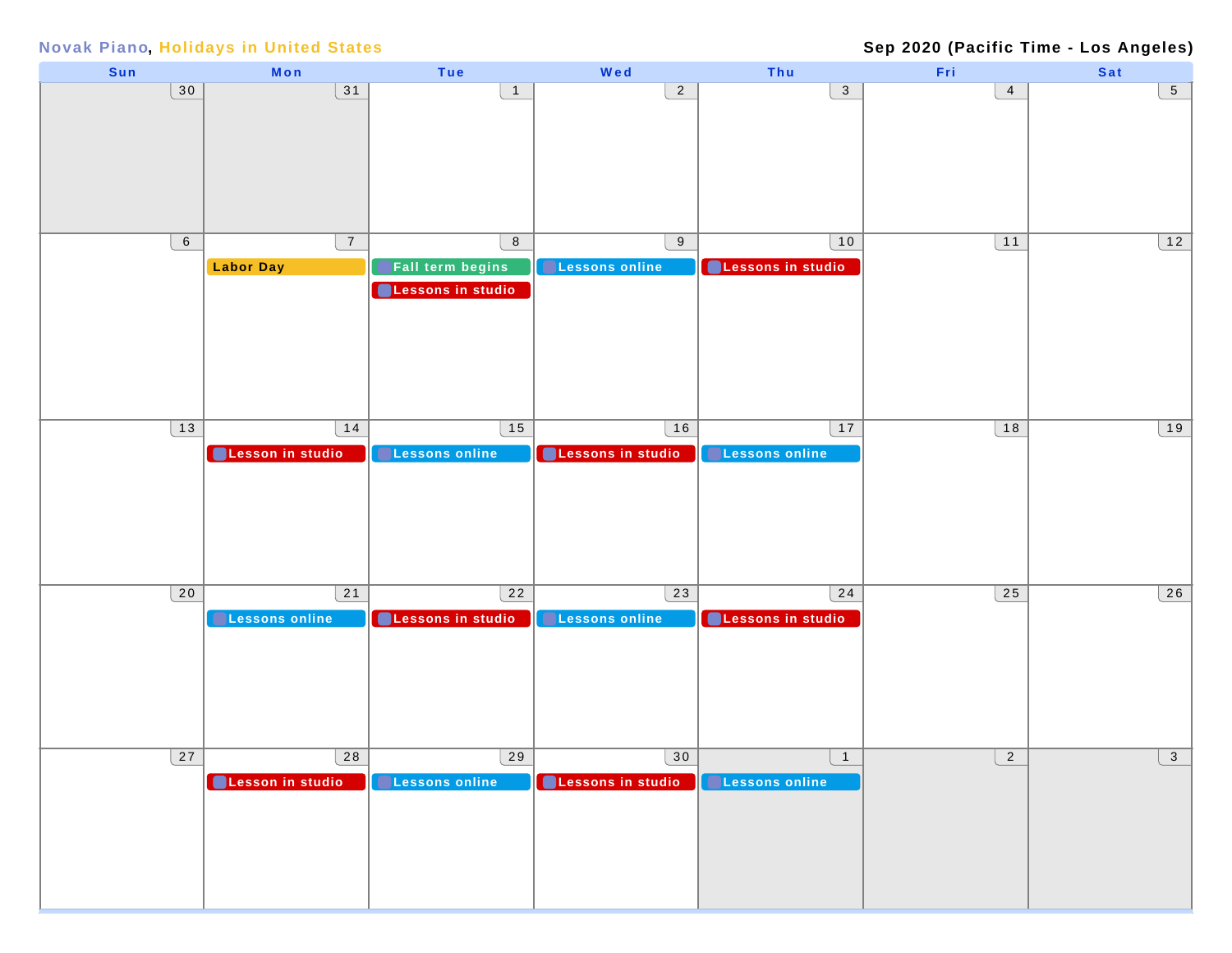### **Oct 2020 (Pacific Time - Los Angeles)**

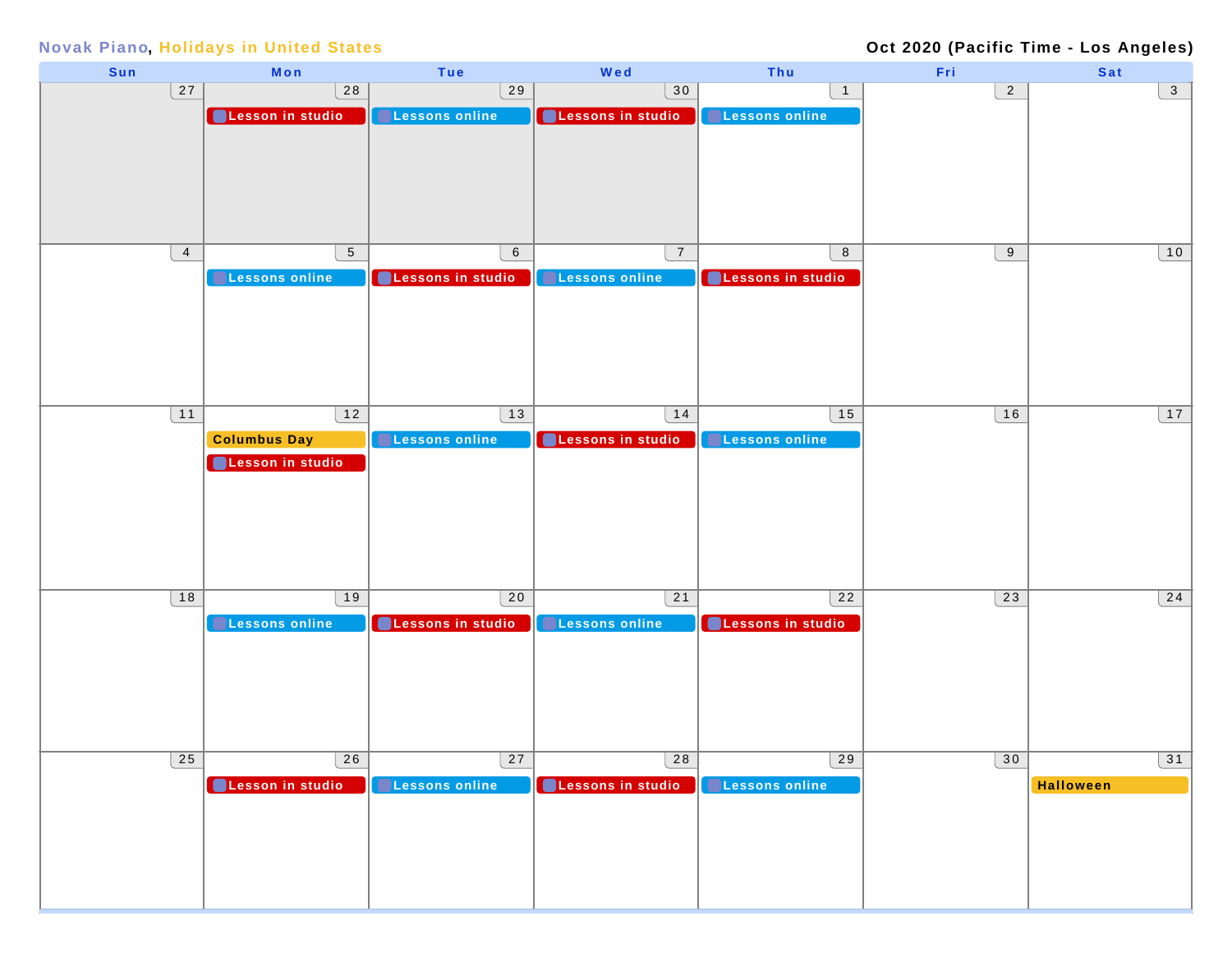### **Nov 2020 (Pacific Time - Los Angeles)**